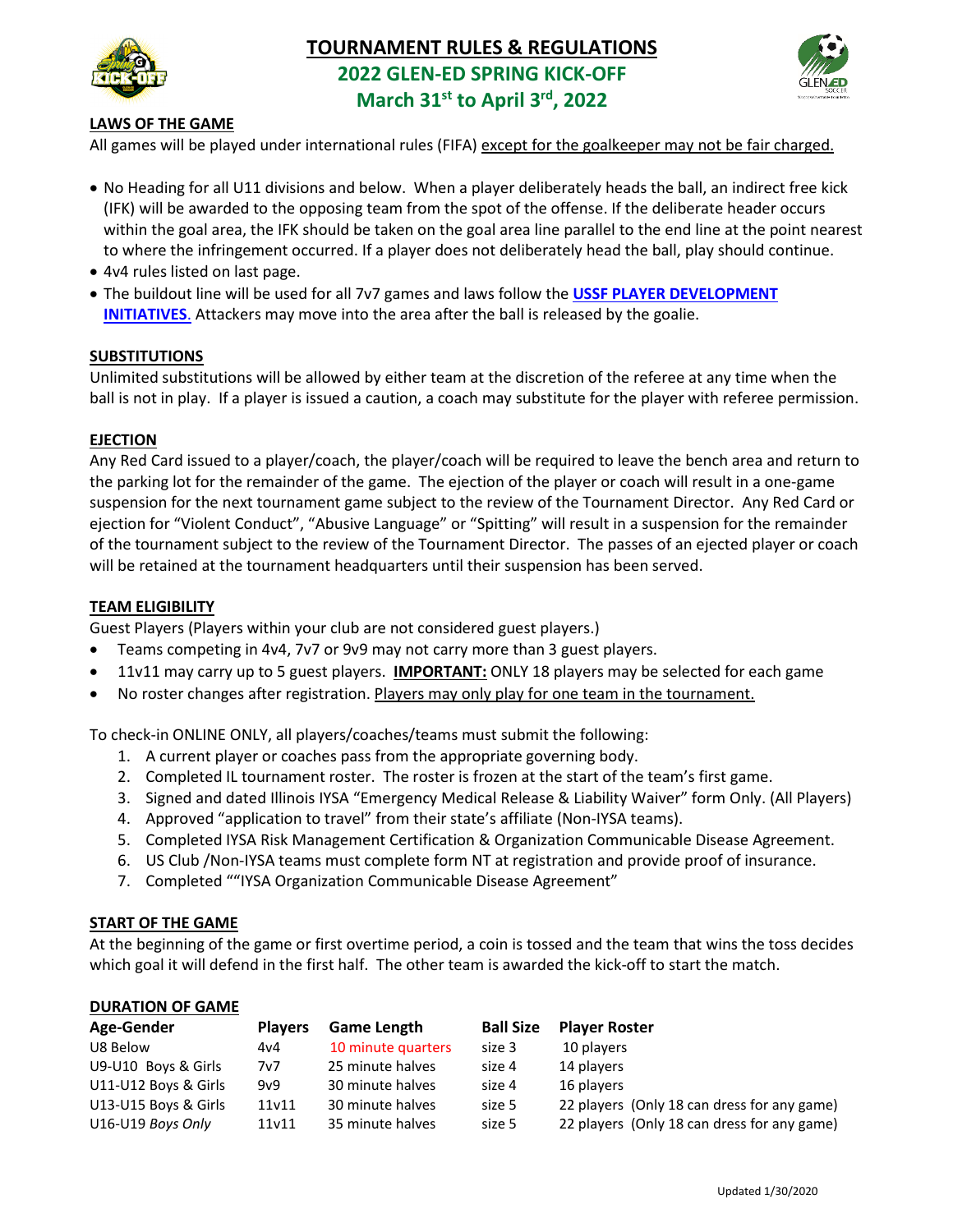

## **TOURNAMENT RULES & REGULATIONS 2022 GLEN-ED SPRING KICK-OFF**



**March 31st to April 3rd, 2022**

## **UNIFORMS AND EQUIPMENT**

The team listed first is the HOME team. The HOME team will provide a game ball(s). All players must follow FIFA equipment rules. The HOME team will wear its light color jersey and the VISITING team will wear its dark color jersey. If two competing teams have like jerseys, the VISITING team must change. The referee will have the final decision on what jerseys are considered acceptable and/or "like" in color.

Players with medical equipment such as casts/face masks must be approved by the referee before every game.

## **AWARDS**

- All U8 (4v4) flights will receive participation medals.
- All U9 through U14 flights will receive  $1^{st}$  &  $2^{nd}$  place medals.
- U15-U19 Boys will be treated as a showcase and will not receive awards.
- Due to the pandemic, the tournament will not offer an awards ceremony. A location will be communicated where the awards can be picked up after the championship games.

#### **FAILURE TO SHOW-FOREFEITS**

The minimum players to start a game are: 4v4-minn 3 players, 7v7–min 5 players, 9v9-min 6 players, 11v11 – min 7 players. If the minimum number of players is not available, the referee will start the game clock. After ten (10) minutes, the game will not be played. The Tournament Directors will make the final decision if a forfeit shall be declared. If a forfeit is declared, the winning team shall be awarded a score of 3-0.

### **PROTESTS**

Any protests must be presented in writing to the tournament headquarters within (1) one hour of the completion of the game along with a non-refundable fee of \$100. Because of the nature of tournament, no protest of any referee decision will be allowed. All decisions of the referees are considered final.

#### **SCORING FORMAT – GROUP PLAY**

- Three (3) points awarded for a win
- One (1) point awarded for a tie
- Zero (0) points awarded for a loss or forfeit

In the event of a tie in total points, the following tie breakers will be used to determine final the standings:

- 1. Head-to-head competition between teams that are tied (not used in 3 way ties)
- 2. Goal Differential–Total goals scored less total goals allowed with a max of (3) three per game
- 3. Fewest Goals Allowed during group play max (3) three per game
- 4. Most Goal Scored during group play max (3) three per game
- 5. Penalty Kick Shootout per FIFA Laws of the Game

## **TIEBREAKERS FOR A SEMI-FINAL AND FINAL GAMES**

If at the end of regulation during semi-final or final games, teams are tied, then two five minute overtime periods will be played to completion. If a tie still remains at the end of overtime, a Penalty Kick Shootout per FIFA Laws of the Game will be used to determine the winner.

#### **GENERAL RULES**

- Only Players and Coaches with player cards are allowed on the team sideline. All other observers must be on the opposite side across from their team.
- All spectators are expected to exhibit sportsmanship and respect at all times. Abuse of any kind (physical, verbal or gesture) toward any referee, tournament officials, player or other spctators will not be accepted and may result in the offending individual(s) being ejected from the game or facility at the discretion of the referee or Tournament Official.
- **NO PETS, No alcohol or No tobacco use (smoking or smokless) allowed at any facilities.**
- **Any player diagnosed with a concussion during the tournament will not be allowed to play for the remainder of the tournament.**